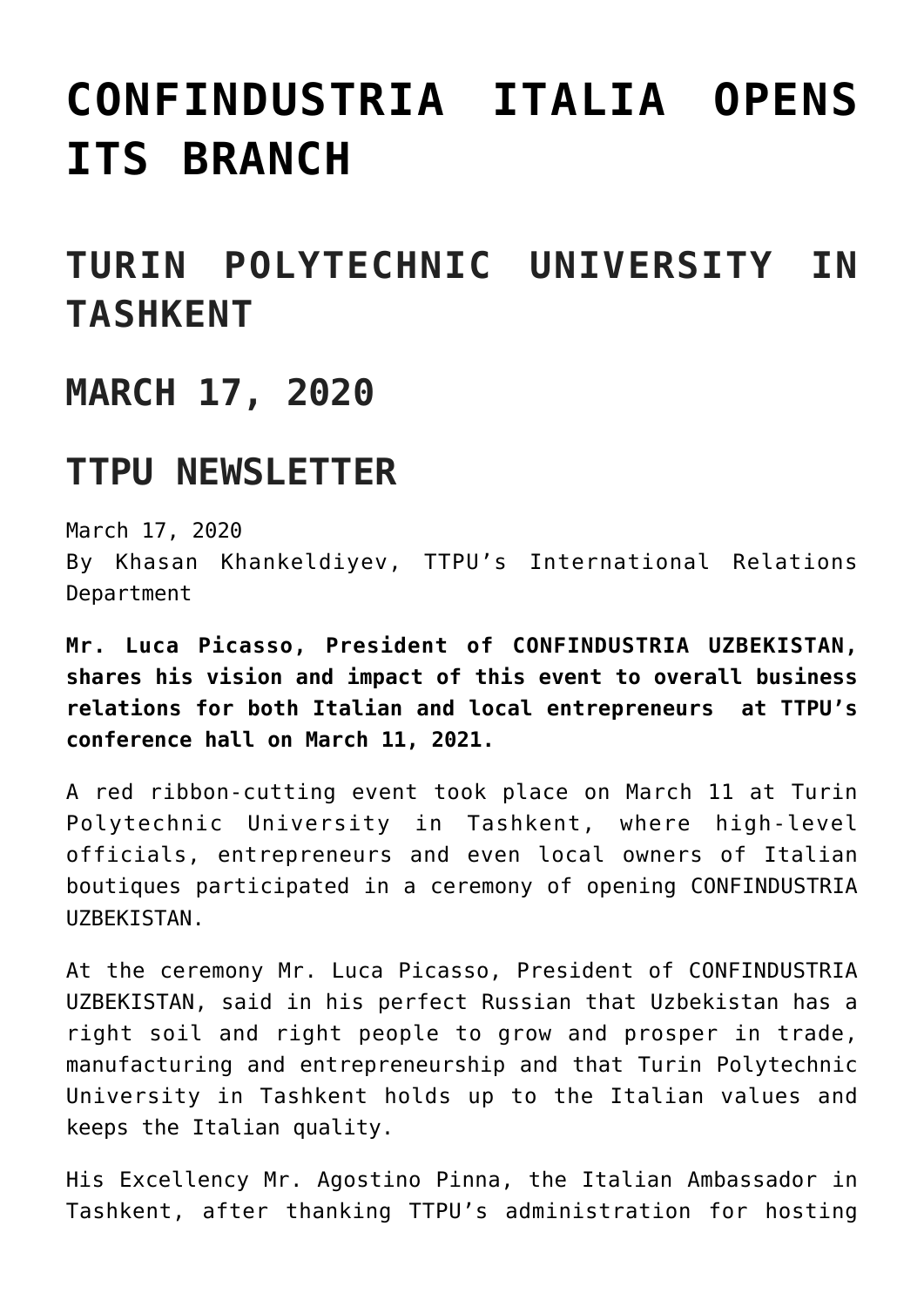this great event, said that Confindustria Uzbekistan will serve as a great tool for both Italian and local entrepreneurs to exchange information and to find possible business projects.

General Confederation of Italian Industry, commonly known as CONFINDUSTRIA, is the Italian employer's federation and national chamber of commerce. Its main aim is to boost economic growth while assisting its members of nearly five million individuals and over one hundred thousand member companies to conduct the businesses across the continental Europe. CONFINDUSTRIA has 15 representatives across European countries and Uzbekistan comes as  $16<sup>th</sup>$  with the brand name CONFINDUSTRIA UZBEKISTAN.

"CONFINDUSTRIA UZBEKISTAN will work as a huge platform for both Italian and Uzbek companies to jointly work on mutually beneficial business projects that will create jobs for local market and significantly increase the trade exchange between two countries, Uzbekistan and Italy," said Dr. Jamshid Inoyatkhodjaev, Rector of Turin Polytechnic University in Tashkent.

"Moreover, Uzbek entrepreneurs via CONFINDUSTRIA's other representatives across Europe will have great opportunities find partners and sell their products in the European market."



## **CONFINDUSTRIA**

UZBEKISTAN